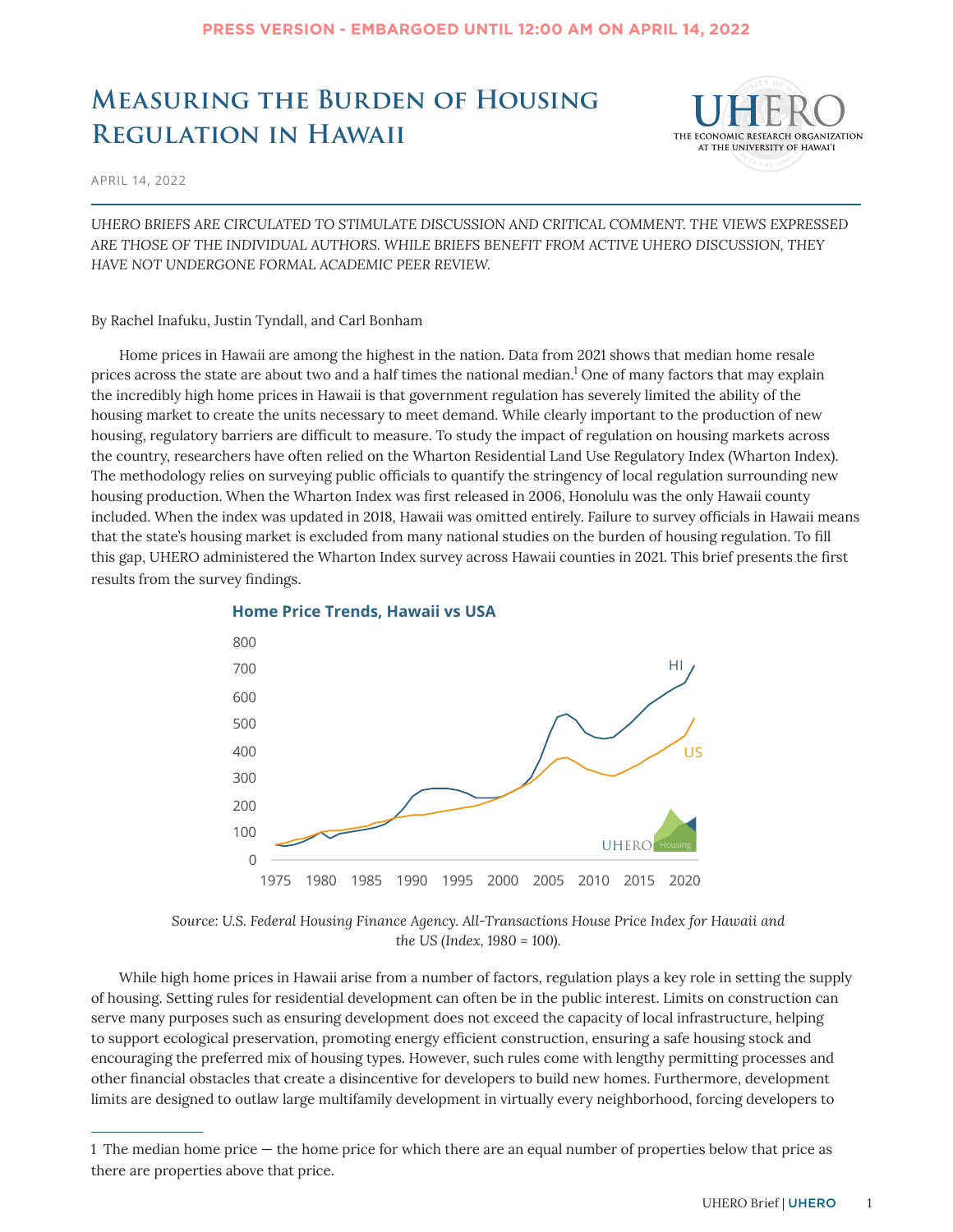

*Source: 2020 American Community Survey 5-year estimates. Data includes all owner-occupied housing units, including those in both single-family and multi-family buildings.*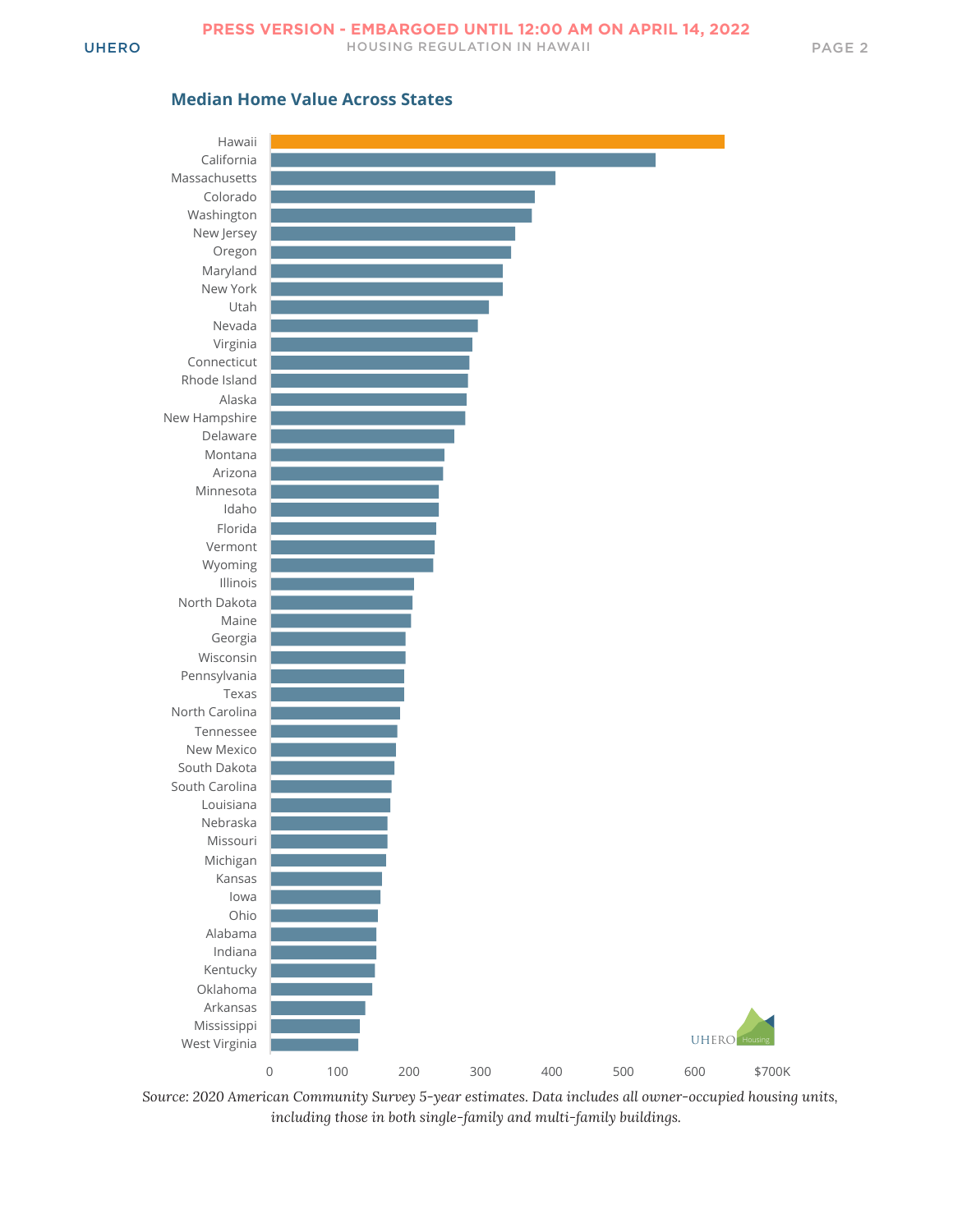seek special permission if they want to provide new multifamily housing. The processes to secure multifamily permits can be extremely complicated, requiring coordination between many levels of government, the local community and the legal system. By raising the cost of housing production, regulation reduces the supply of new homes, and leads to higher prices. Regulation can be counterproductive if it places a large burden on developers. While we might prefer developers to provide large units with generous amenities at low prices, requiring developers to meet overly rigid guidelines will result in many projects failing to go forward at all.

The Wharton Index provides a standardized measure of local regulatory restrictiveness, allowing comparisons across locations. To construct the Wharton Index, Joseph Gyourko and a team of economists at the University of Pennsylvania collected survey responses from local planning officials covering 2,600 communities across the US in 2006 and over 2,400 communities in 2018 $^2$ . In 2021, we asked each of Hawaii's county planning departments to complete the [survey](https://real-faculty.wharton.upenn.edu/wp-content/uploads/~gyourko/WRLURI/GyourkoHartleyKrimmel_NBERw26573appendix.pdf) used in Gyourko et al. (2021). To capture the regulatory environment, the survey asks questions that fall into one of three categories. The first covers questions regarding who and to what extent various parties (i.e., local government, state government, the community, etc.) are involved in the regulatory process. The second category asks about the rules used to regulate the housing market. These include items such as density restrictions, minimum lot size requirements, affordable housing requirements, development fees and the time it takes a project to gain approval. The final category of questions looks at outcomes of restrictions, such as changes in the costs of lot development and the number of re-zoning permits applied for by developers. From the survey responses, twelve sub-indices are created and then combined into a single index using a statistical method called principal component analysis, $3$  which is designed to identify the components that are driving variation across locations.

The Wharton Index is standardized with a mean of zero. Communities with positive values have more regulatory barriers than average. Our survey results show that all four of Hawaii's counties have index values that are above the average surveyed community, indicating that Hawaii has relatively high levels of housing market regulation. Honolulu and Kauai county are ranked within the top 10% of the sample with index values of 1.17 and 1.35 respectively. Maui county ranks slightly higher, in the top 5% of the sample, with an index value of 1.52. Hawaii county has the highest index value at 2.78, placing it within the top 1% of the sample. Because each county response relies on the results of a single respondent, we are cautious in interpreting the index differences across counties. However, as a state, Hawaii appears to maintain high regulatory barriers compared to the rest of the nation.

To gauge where Hawaii ranks in comparison to similar areas across the US, we compare the state's counties to the nation's top 30 counties with the highest median home prices.<sup>4</sup> Because many counties across the country have multiple planning agencies that were surveyed, we take the mean of the regulatory indices across all communities within each county. Compared to the 30 most expensive counties in the country, Hawaii county has the highest index value. Maui, Kauai and Honolulu counties are also ranked relatively high with index values in the top third. Even among the nation's most expensive counties, Hawaii's counties have some of the highest regulatory burdens as measured by the Wharton Index.5

<sup>2</sup> See Gyourko et al. (2008) and Gyourko et al. (2021) to learn more about how this index is created.

<sup>3</sup> Principal component analysis (PCA) is a method of reducing a large number of interrelated measures as much as possible while retaining the key variation and information in the underlying series. In this case, PCA is used to reduce more than 70 responses to 12 sub-indices and a single Wharton Index.

<sup>4</sup> Honolulu, Kauai and Maui Counties all rank in the top 30 counties nationally in terms of home prices. Hawaii County does not rank in the top 30, but we include Hawaii County in the figure for comparison.

<sup>5</sup> Relying on survey responses means that the data will be affected by the specific experiences and interpretations of the official completing the survey, potentially introducing bias into the sample. For example, the first set of questions asks the respondents to rank the level of involvement of various parties in the residential development process on a scale of 1 to 5. A 5 indicates that the party is very involved in the process while a 1 indicates that they are not involved. Responses to such questions clearly are affected by the respondent's own perceptions and experiences.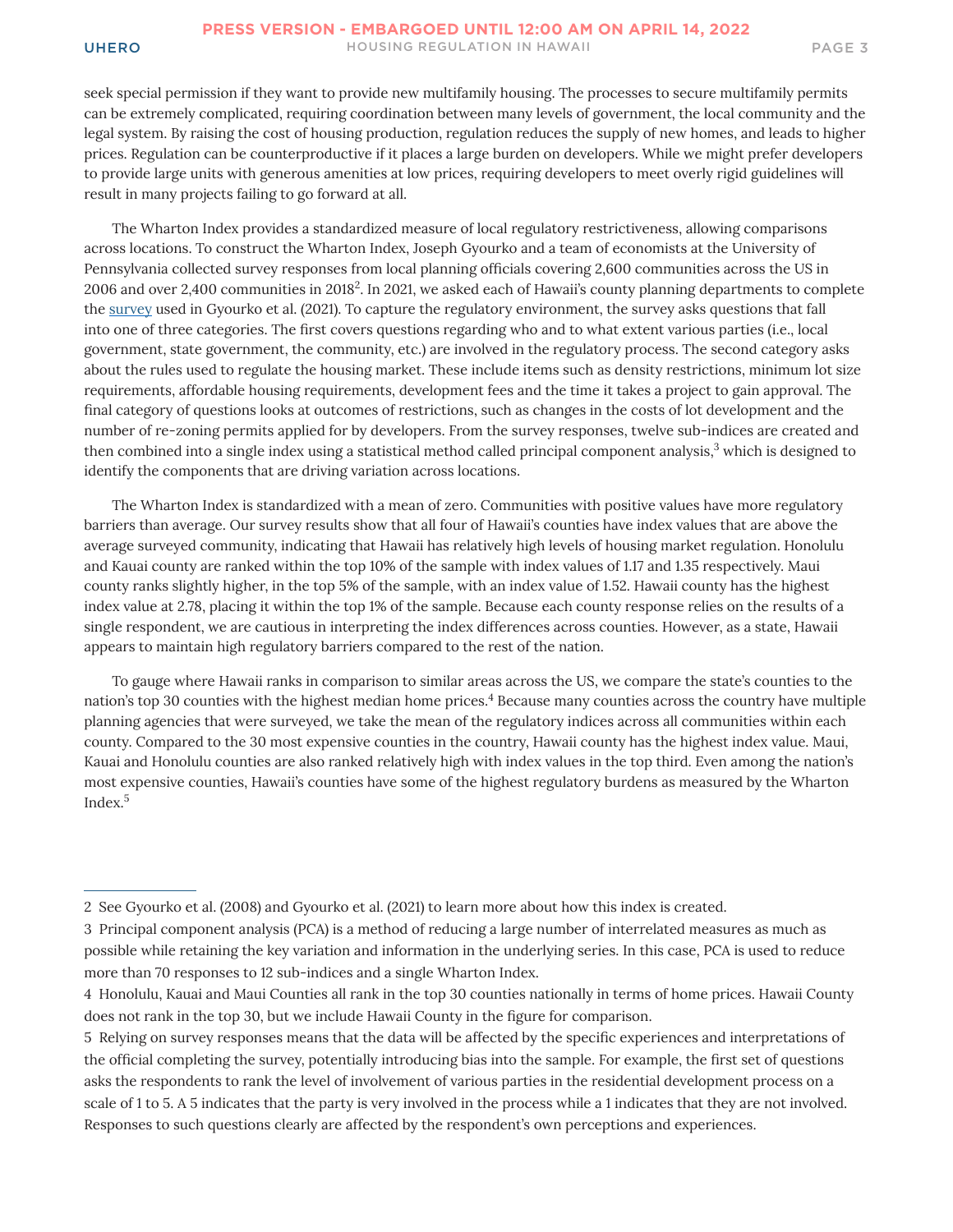## **Wharton Index in High Priced Counties**



*The figure includes the 30 counties in the US with the highest median home prices, as well as Hawaii County.*

We also compare the average index value across states. To arrive at state level estimates we simply take the average index value across all communities surveyed within each state. We find that average regulatory burdens in Hawaii are significantly higher than those found in any other state.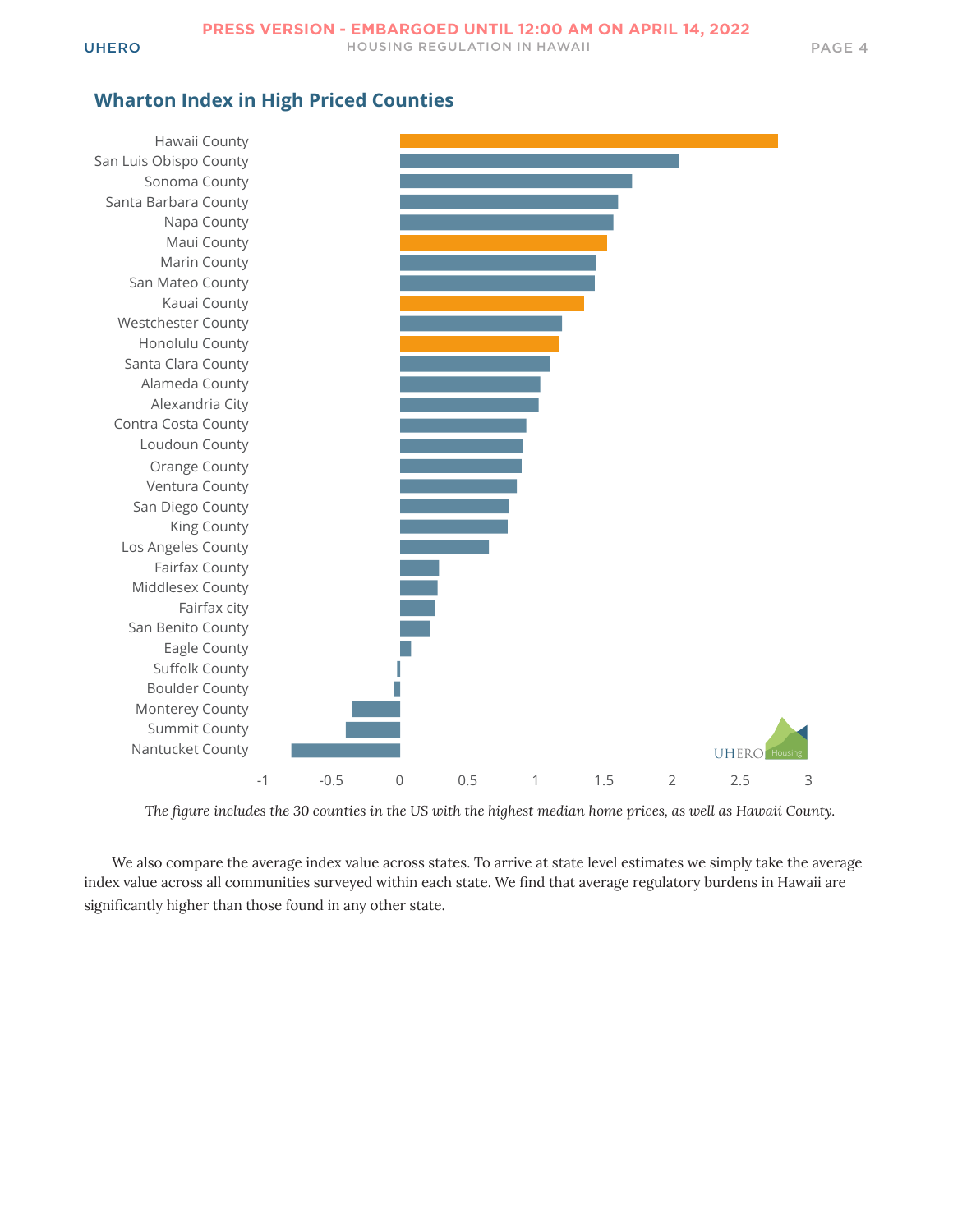### **Average Wharton Index by State**



*The figure shows the Wharton Index of each state, calculated by taking the average of all reporting jurisdictions within that state.*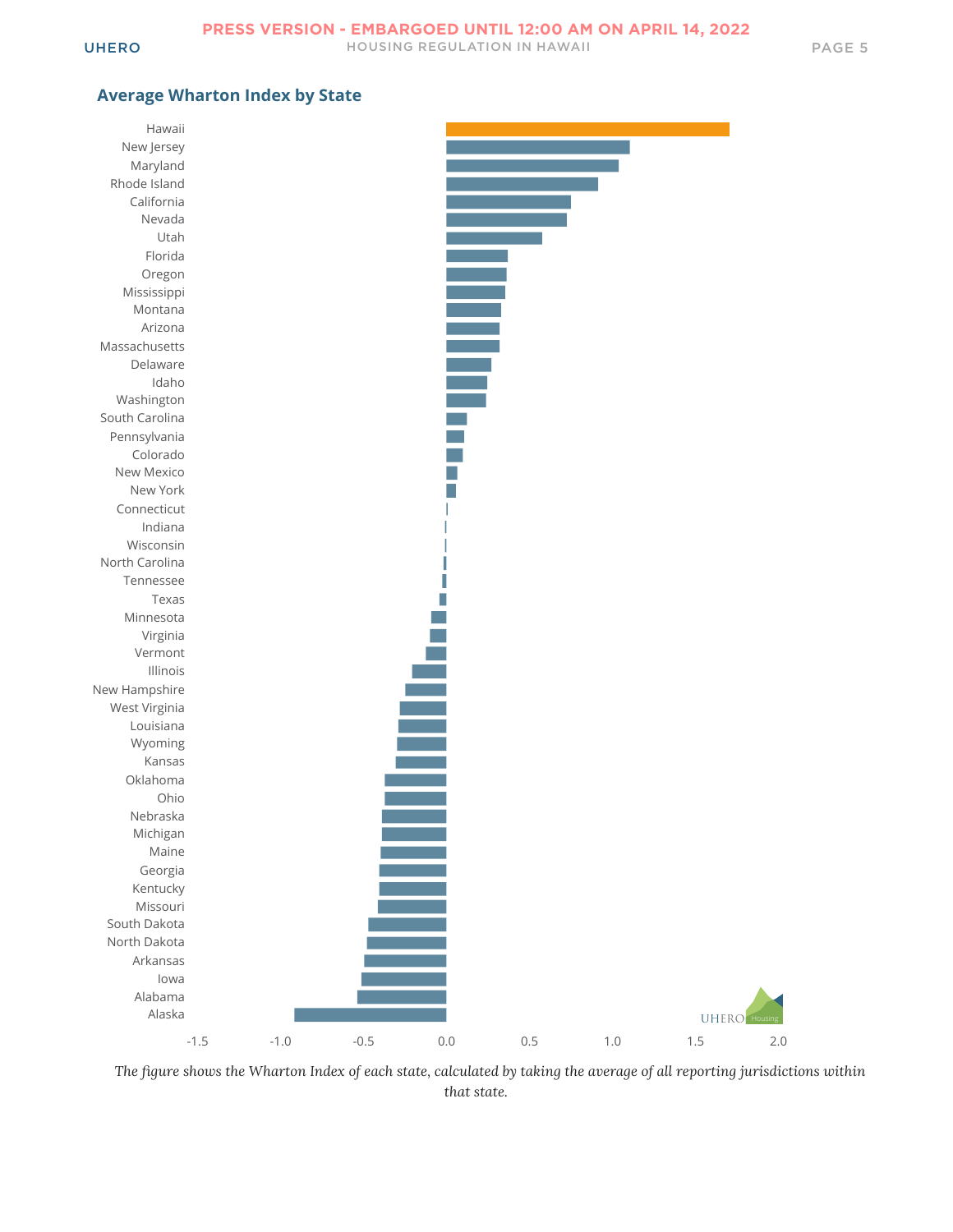To see why Hawaii ranks relatively high in terms of regulatory restrictiveness, we look at the breakdown of the Wharton Index by sub-indices across the entire sample. For nine of twelve sub-indices, we find the average level of regulation in Hawaii is more onerous than in the average community. According to the Wharton Index methodology, the three categories that are statistically most important to the index are court involvement, state political involvement and local political pressure. We find Hawaii has stricter regulation across all three of these categories. The court involvement sub-index is the degree to which state and local courts affect residential building activities and growth management. State political involvement measures the involvement of the state legislature in regulating building while local political pressure takes into account influence wielded by local councils and community lobbying, as well as local ballot initiatives. Because developments often require county council approval and may involve pressure from various stakeholders, projects can be rejected because of a perceived lack of community support, even if the project could hold significant benefits for future residents of the community or for the larger housing market. Local political pressure in Hawaii is particularly high, ranking in the top 5% of the sample. Court and state political involvement rank in the top 25% and 50% of the sample respectively.

# 0 2 4 6 8 Supply Restrictions State Political Involvement Open Space Local Zoning Approval Local Project Approval Local Political Pressure Local Assembly Exactions Density Restriction Court Involvement Approval Delay Affordable Housing UHERC

#### **Ratios of Hawaii Sub-indices to National Average Sub-indices**

*Ratios are calculated by dividing the Hawaii sub-index by the average national sub-index. For example a value of three means Hawaii's sub-index is triple the national level.*

The sub-index capturing affordable housing requirements for new construction is nearly seven times higher in Hawaii, compared to the national average. Developers in Hawaii are much more likely to face affordable housing requirements as compared to other locations. Many jurisdictions in the US have no affordable housing regulations at all, but even compared to highly regulated markets, Hawaii counties stand out for pervasiveness of affordable housing requirements. Affordable housing requirements reduce the revenue generated by new projects, reducing the incentive to produce new housing. The approval delay sub-index is also high in Hawaii. The approval delays are calculated by taking the average review time for permit approval in months for residential development projects, rezoning requests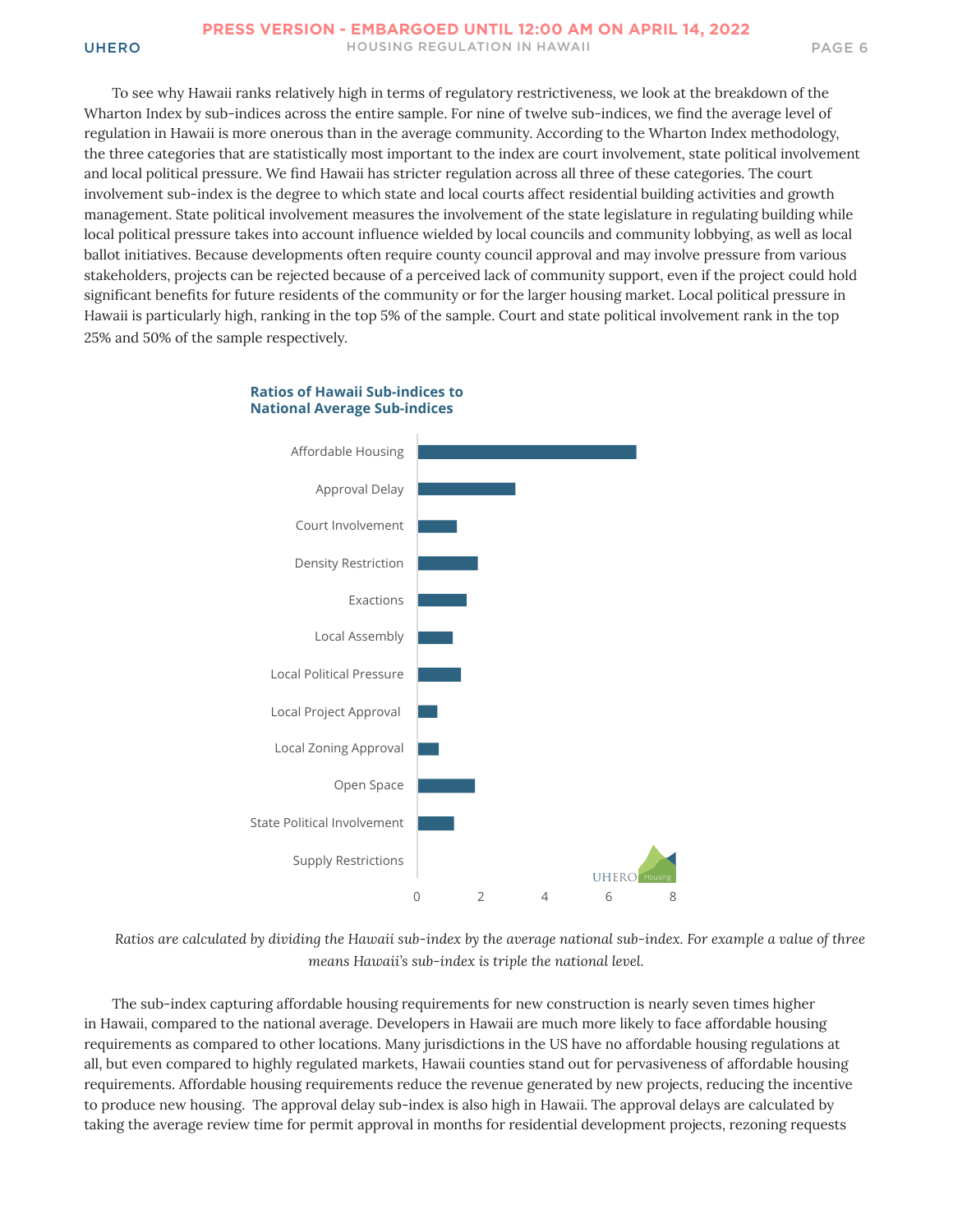and subdivision requests. The average length of delay in Hawaii is more than three times the sample mean. Approval delays across the counties in the state range from about 14 months in Hawaii county to 18 months in Kauai county. Extreme delays in permitting will generate significant costs and uncertainty for developers, creating a disincentive for new projects. The Supply Restrictions sub-index takes a value of zero in Hawaii, reflecting the fact that local planning offices do not rely on explicit caps on the quantity of new housing that can be built.

If regulation is reducing new housing supply, we would expect higher home prices in markets that are more regulated. Using our county level data, we plot the Wharton Index against the log of median home prices to evaluate the relationship between regulatory restrictiveness and housing costs. The figure below suggests that home prices tend to increase with greater regulation. Every one point increase in the Wharton Index correlates with an 8% increase in home prices. While there is a clear correlation between the regulatory index and local prices, it is less clear if the relationship is causal.6 Areas with high home prices to begin with might be more likely to enact strict regulations to ensure high prices are sustained for incumbent homeowners. While we only establish a correlation between regulatory restrictiveness and home prices, evidence from a number of studies using national data suggests that regulation does cause higher prices.<sup>7</sup> Future UHERO research will combine the results of this survey with other data sources to explore the relative importance of regulation to high home prices in Hawaii.



### **Correlation of Wharton Index and Home Prices**

*The figure shows the 1,043 counties where survey data is available. Home price data is from the 2020 American Community Survey 5-year estimates.*

Easing the regulatory burden of housing construction could lower housing costs by removing a barrier to new supply. It is within the power of local officials to take steps towards reducing regulatory barriers. For example, local officials could expand the locations and instances where denser housing can be built *as-of-right*, meaning without having to navigate a rezoning process. The current system for obtaining a variance to existing zoning rules can often stymie attempts by developers to provide desperately needed new housing. Analysis of the Wharton Index finds that

<sup>6</sup> It is also important to note that even for a given level of the Wharton Index, there exist a wide range of home prices. Clearly regulation is only one of the many determinants of home prices across the country.

<sup>7</sup> See Gyourko and Krimmel (2021) and Molloy (2020).